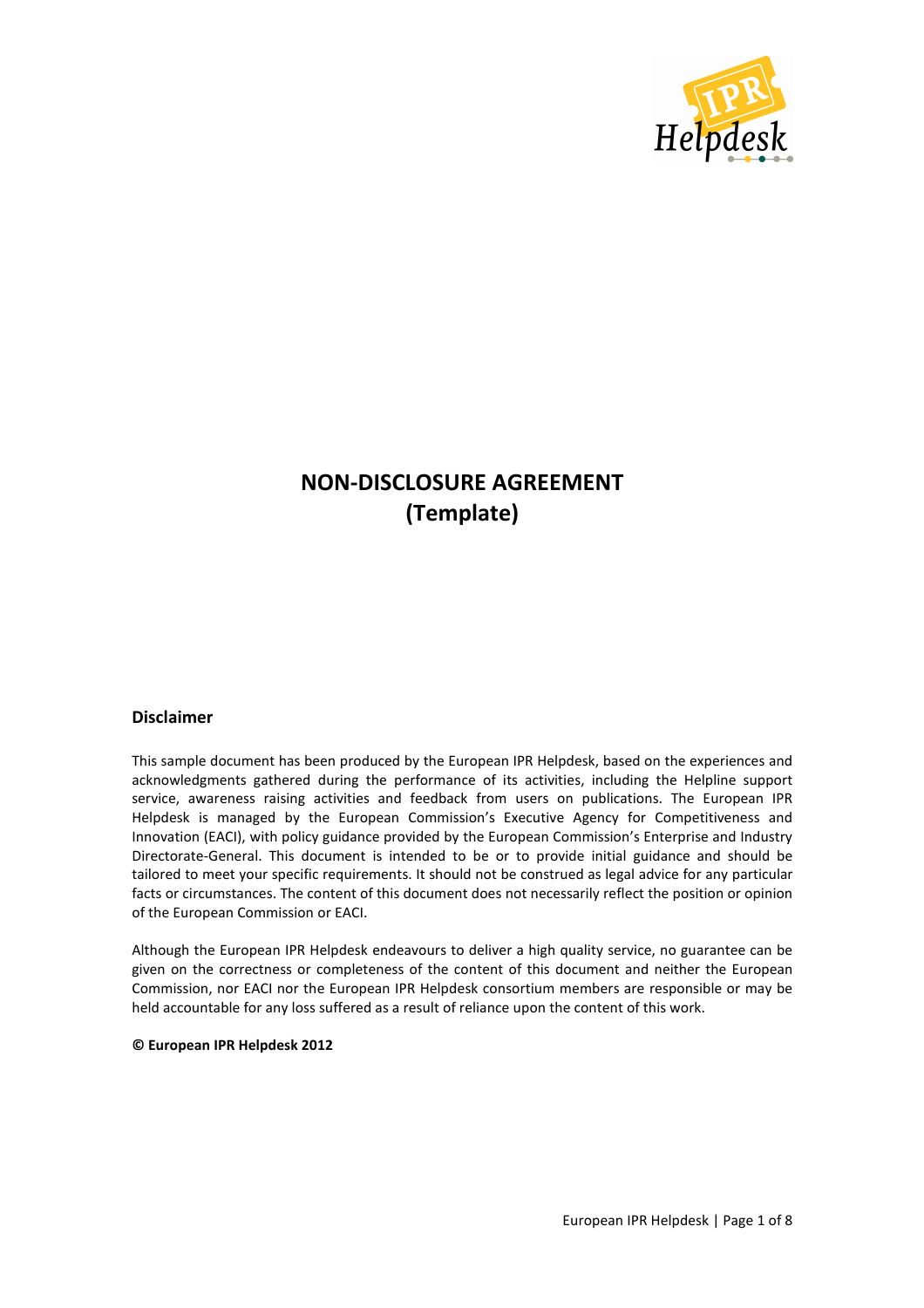

## **NON-DISCLOSURE AGREEMENTS**

Confidentiality is an extremely important issue for participants in R&D projects, from the setting-up (even during earliest discussions on the assessment of participation), to the implementation and exploitation phases.

Exchanging valuable information with other partners is generally a necessity that regularly occurs in collaborative initiatives or undertakings. Accordingly, confidentiality issues and measures should be taken into consideration in order to safely exchange information, facilitating the project development and ensuring the non-disclosure of sensitive technology, business or commercial confidential information. Therefore, the signature of a confidentiality agreement or non-disclosure agreement (NDA) at the proposal stage or even before, the inclusion of confidentiality clauses in the consortium agreement, and compliance with confidentiality obligations during the whole life of the project and after, are among others very important steps to keep confidential information secret in order to maintain a competitive edge.

Deciding to become involved in a project, business or commercial relationship requires discussions and the exchange of information between people from different organisations, companies or institutions with different background knowledge and interests. It might involve giving written or oral information to a third party in order to describe project ideas, revealing know-how, or defining scope, objectives, and tasks for planning or arranging a proposal or for preparations made before a project starts.

Confidentiality agreements or NDAs provide protection and more security to an individual or organisation that is about to share or make available information to another individual or organisation by ensuring that confidential information will be used only for the permitted purposes agreed between the signatories of the agreement and will not be used or revealed to third parties without consent; and furthermore that if confidential information is revealed or made public, breaching the terms provided under the agreement, then liability, damages, cessation or preventive measures can be claimed.

Confidential information or specific documentation should be only revealed under confidentiality commitments settled in advance otherwise it might be used for the benefit of others, excluding and harming the interest of the owner of the confidential information.

The following NDA template may be used, taking into consideration the concrete situation or needs of its users.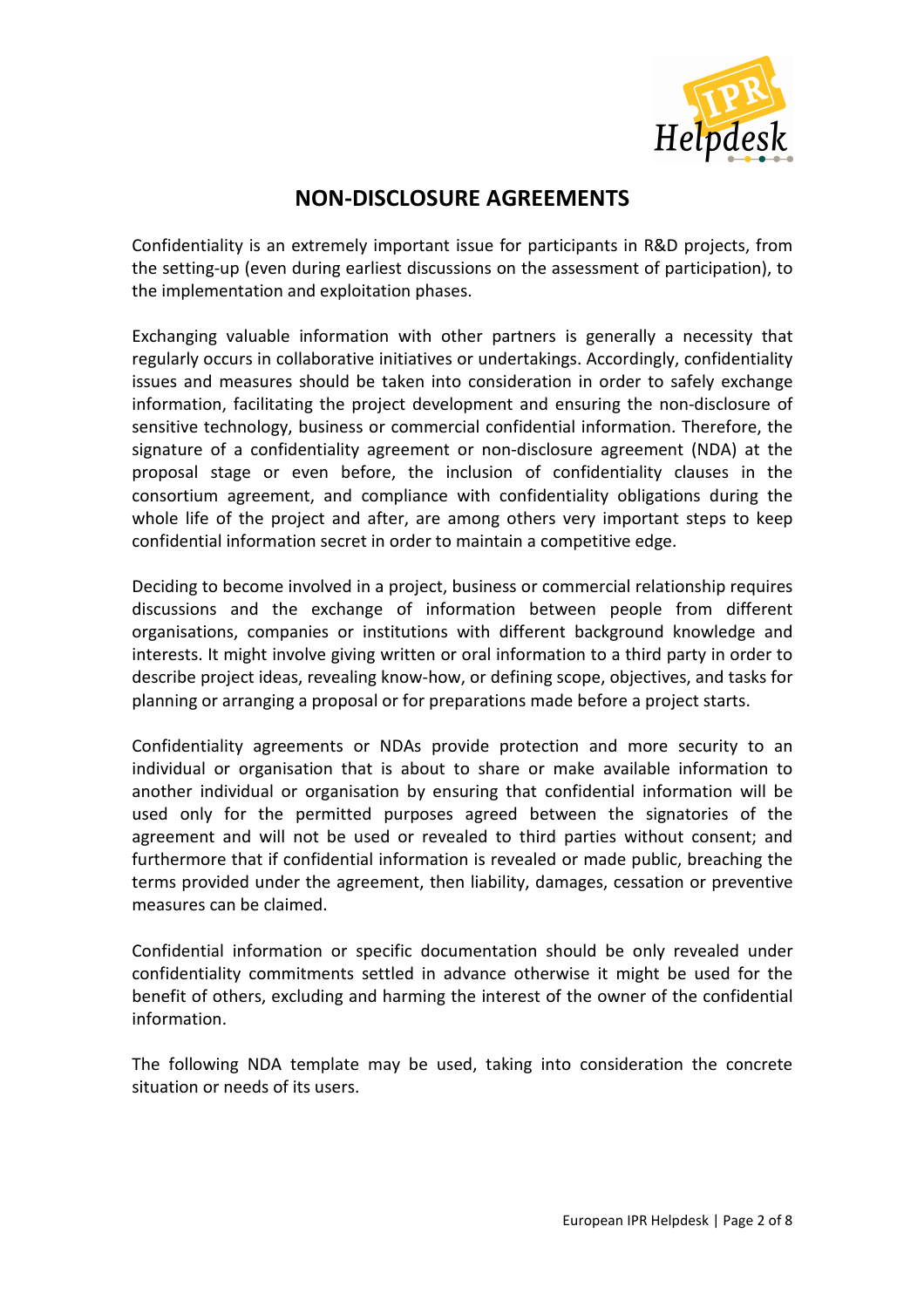

## **NON-DISCLOSURE AGREEMENT**

**THIS AGREEMENT** [*the Agreement*] is entered into on this [*insert number of day*] day of [*insert Month and year*] by and between:

1. [*Insert official name of the potential partner or participant*], having its registered office or based in [*insert the Legal Address of the Entity*] hereinafter referred to as [the Discloser] and

2. [*Insert official name of the potential partner or participant*], having its registered office or based in [insert the Legal Address of the Entity] hereinafter referred to as [the Recipient]

## **WHEREAS:**

The Discloser and Recipient hereto desire [*to participate in early discussions regarding the entering into future collaboration as a European Funded Project in the field of (....)*] or [*to submit a proposal for a collaborative project in response to the call (identify the call) under (identify the EU-funded Programme)*] or [*to evaluate entering into partnership or business collaboration for the purpose of (identify the undertaking intended to perform)*]

Throughout the aforementioned discussions, the Discloser may share proprietary information or Confidential Information with the Recipient subject to the terms and covenants set forth below.

#### **NOW IT IS AGREED AS FOLLOWS:**

## **1. Confidential Information**

1.1 For the purposes of this Agreement, Confidential Information means any data or proprietary information of the Discloser that is not generally known to the public or has not yet been revealed, whether in tangible or intangible form, whenever and however disclosed, including, but not limited to:

- (i) any scientific or technical information, invention, design, process, procedure, formula, improvement, technology or method;
- (ii) any concepts, samples, reports, data, know-how, works-in-progress, designs, drawings, photographs, development tools, specifications, software programs, source code, object code, flow charts, and databases;
- (iii) any marketing strategies, plans, financial information, or projections, operations, sales estimates, business plans and performance results relating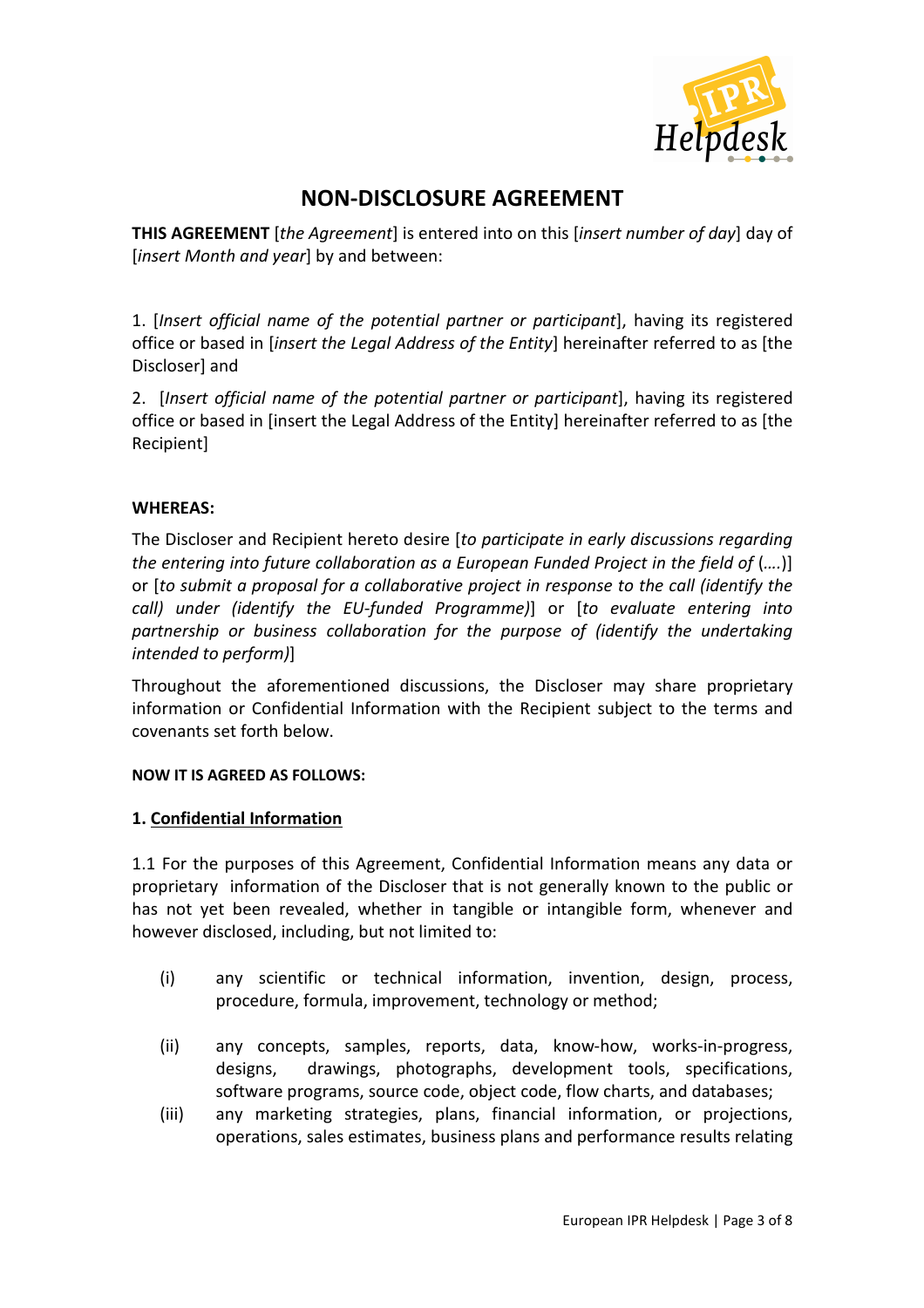

to the Discloser's past, present or future business activities, or those of its affiliates, subsidiaries and affiliated companies;

- (iv) trade secrets; plans for products or services, and customer or supplier lists;
- (v) any other information that should reasonably be recognized as Confidential Information by the Discloser.

1.2 The Discloser and the Recipient agree hereby that Confidential Information needs not to be novel, unique, patentable, copyrightable or constitutes a trade secret in order to be designated Confidential Information and therefore protected.

1.3 Confidential Information shall be identified either by marking it, in the case of written materials, or, in the case of information that is disclosed orally or written materials that are not marked, by notifying the Recipient of the confidential nature of the information. Such notification shall be done orally, by e-mail or written correspondence, or via other appropriate means of communication.

1.4 The Recipient hereby acknowledge that the Confidential Information proprietary of the Discloser has been developed and obtained through great efforts and shall be regarded and kept as Confidential Information.

1.5 Notwithstanding the aforementioned Confidential Information shall exclude information that:

(i) is already in the public domain at the time of disclosure by the Discloser to the Recipient or thereafter enters the public domain without any breach of the terms of this Agreement;

(ii) was already known by the Recipient before the moment of disclosure (under evidence of reasonable proof or written record of such disclosure);

(iii) is subsequently communicated to the Recipient without any obligation of confidence from a third party who is in lawful possession thereof and under no obligation of confidence to the Discloser;

(iv) becomes publicly available by other means than a breach of the confidentiality obligations by the Recipient (not through fault or failure to act by the Recipient);

(iv) is or has been developed independently by employees, consultants or agents of the Recipient (proved by reasonable means) without violation of the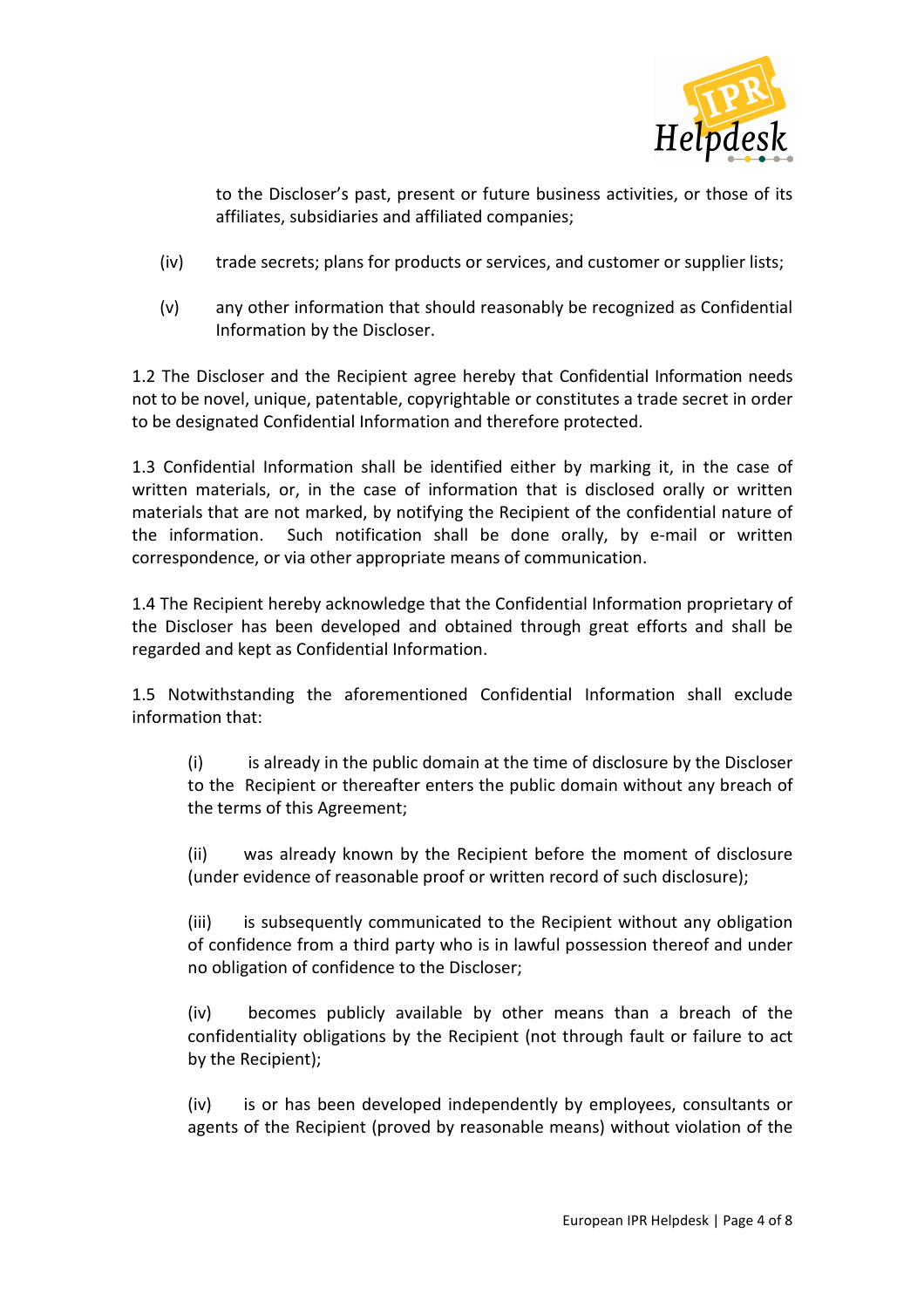

terms of this Agreement or reference or access to any Confidential Information pertaining to the Discloser.

#### **2. Purpose of the Disclosure of Confidential Information**

The Discloser and Recipient will enter on discussions regarding future collaboration toward European Funded Project in the field of [….] or [*will submit a proposal for a collaborative project in response to the call (identify the call) under (identify the EU funded Programme)*] or [*will enter into or evaluate alternatives for partnership or collaboration with* [*name of the Recipient*] for the purpose of [*identify the undertaking intended to perform or achieve*].

## **3. Undertakings of the Recipient**

3.1 In the context of discussions, preparations or negotiations, the Discloser may disclose Confidential Information to the Recipient. The Recipient agrees to use the Confidential Information solely in connection with purposes contemplated in this Agreement and not to use it for any other purpose or without the prior written consent of the Discloser.

3.2 The Recipient will not disclose and will keep confidential the information received, except to its employees, representatives or agents who need to have access to the Confidential Information for the purpose of carrying out their duties in connection with the permitted purposes specified in clause 2. The Recipient will inform them about the confidential quality of the information provided and will ensure that their agreement is obtained to keep it confidential on the same terms as set forth in this Agreement. Hence the Recipient will be responsible for ensuring that the obligations of confidentiality and non-use contained herein will be strictly observed and will assume full liability for the acts or omissions made for its personnel representatives or agents.

3.3 The Recipient will use the Confidential Information exclusively for the permitted purpose stated in clause 2 and not use the information for its own purposes or benefit.

3.4 The Recipient will not disclose any Confidential Information received to any third parties, except as otherwise provided for herein.

3.5 The Recipient shall treat all Confidential Information with the same degree of care as it accords to its own Confidential Information.

3.6 All Confidential Information disclosed under this Agreement shall be and remain under the property of the Discloser and nothing contained in this Agreement shall be construed as granting or conferring any rights to such Confidential Information on the Recipient. Principally, nothing in this Agreement shall be deemed to grant to the Recipient a licence expressly or by implication under any patent, copyright or other intellectual property right. The Recipient hereby acknowledges and confirms that all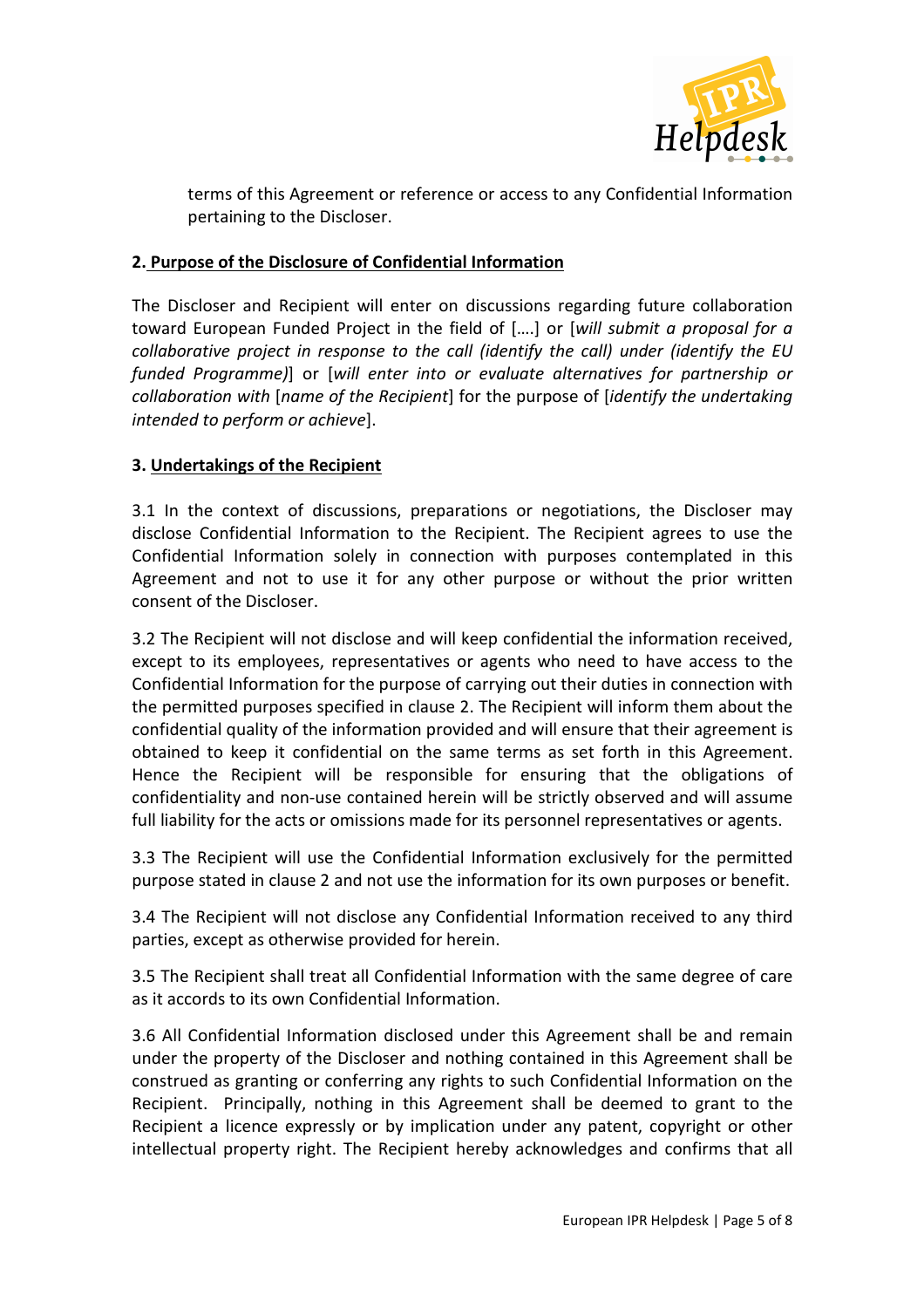

the existing and future intellectual property rights related to the Confidential Information are exclusive titles of the Discloser. For the sake of clarity based in good faith, the Recipient will not apply for or obtain any intellectual property protection in respect of the Confidential Information received. Likewise any modifications and improvements thereof by the Recipient shall be the sole property of the Discloser.

3.7 The Recipient shall promptly return or destroy all copies (in whatever form reproduced or stored), including all notes and derivatives of the Confidential Information disclosed under this Agreement, upon the earlier of (i) the completion or termination of the dealings contemplated in this Agreement; (ii) or the termination of this Agreement; (iii) or at the time the Discloser may request it to the Recipient.

3.8 Notwithstanding the foregoing, the Recipient may retain such of its documents as required to comply with mandatory law, provided that such Confidentiality Information or copies thereof shall be subject to an indefinite confidentiality obligation.

3.9 In the event that the Recipient is asked to communicate the Confidential Information to any judicial, administrative, regulatory authority or similar or obliged to reveal such information by mandatory law, it shall notify promptly the Discloser of the terms of such disclosure and will collaborate to the extent practicable with the Discloser in order to comply with the order and preserve the confidentiality of the Confidential Information.

3.10 The Recipient agrees that the Discloser will suffer irreparable damage if its Confidential Information is made public, released to a third party, or otherwise disclosed in breach of this Agreement and that the Discloser shall be entitled to obtain injunctive relief against a threatened breach or continuation of any such a breach and, in the event of such breach, an award of actual and exemplary damages from any court of competent jurisdiction.

3.11 The Recipient shall immediately notify upon becoming aware of any breach of confidence by anybody to whom it has disclosed the Confidential Information and give all necessary assistance in connection with any steps which the Discloser may wish to take prevent, stop or obtain compensation for such a breach or threatened breach.

3.12 The Confidential Information subject to this Agreement is made available "as such" and no warranties of any kind are granted or implied with respect to the quality of such information including but not limited to, its applicability for any purpose, noninfringement of third party rights, accuracy, completeness or correctness. Further, the Discloser shall not have any liability to the Recipient resulting from any use of the Confidential Information.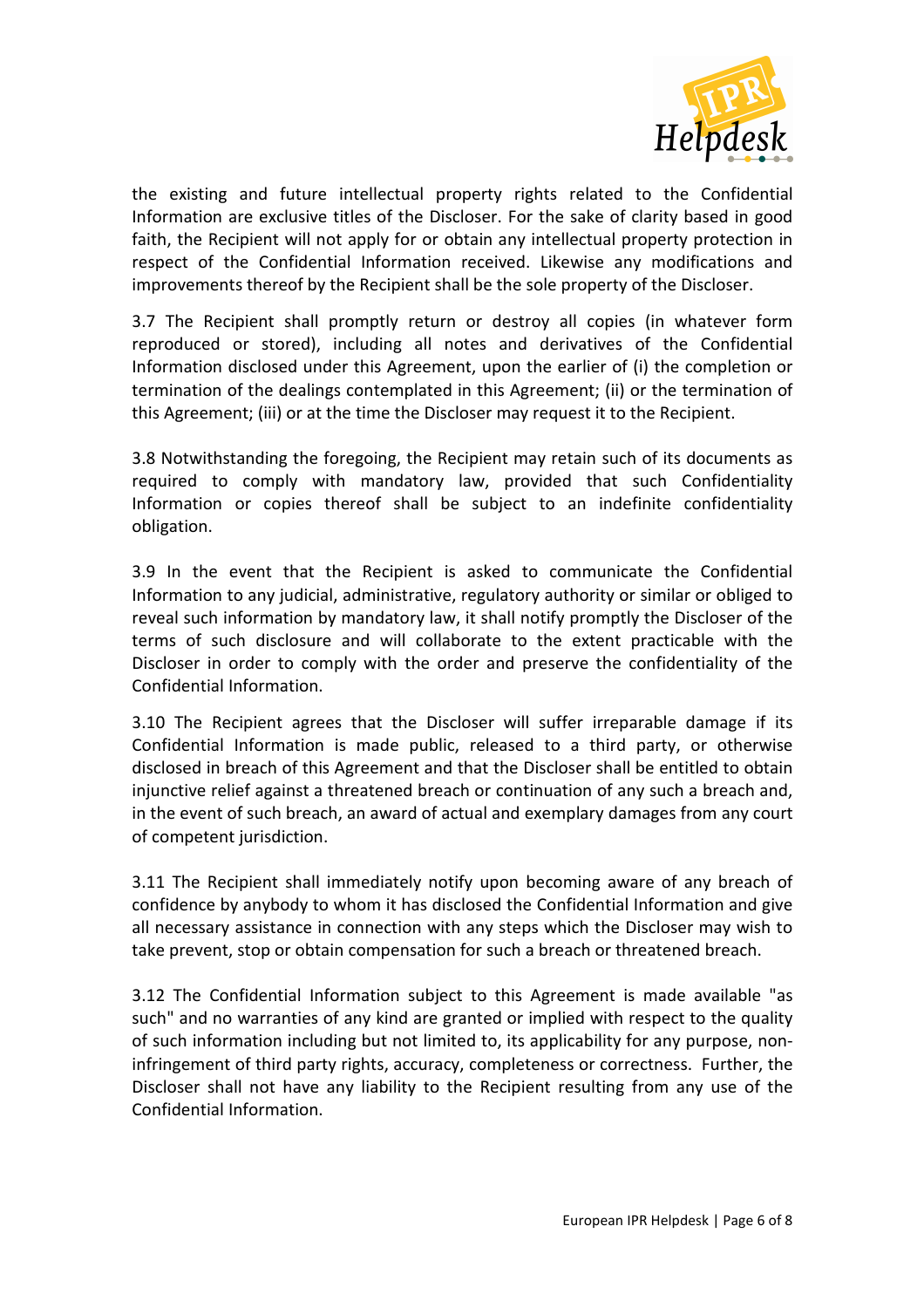

3.13 The Discloser is not under any obligation under this Agreement to disclose any Confidential Information it chooses not to disclose.

3.14 Nothing in this Agreement shall be construed to constitute an agency, partnership, joint venture, or other similar relationship between the Discloser and Recipient.

#### **4. Miscellaneous**

#### 4.1 **Duration and Termination**

4.1.1 This Agreement shall remain in effect for a term of [*number of months or years*] term. Notwithstanding the foregoing, the Recipient's duty to hold in confidence Confidential Information that was disclosed during the term shall remain in effect indefinitely, save otherwise agreed.

4.1.2 If the Discloser and Recipient succeed in the call for proposal referred to in clause 2 and sign the corresponding Grant Agreement (GA) and Consortium Agreement (CA), or entered into partnership under any other kind of collaborative agreement (COA) or association agreement (AA), the non-disclosure provisions of the CA, COA and AA shall [*supplement or supersede*] this Agreement. In the event that non-disclosure provisions are not provided for the said private agreements in equal terms as stated herein, this Agreement shall remain in force until the end of the collaboration undertaken or after [*months or years*] of its termination.

## 4.2 **Applicable Law and Jurisdiction**

This Agreement shall be construed and interpreted by the laws of [*choose the applicable law*]. The court of [*choose the jurisdiction to settle disputes*] shall have jurisdiction.

#### 4.3 **Validity**

If any provisions of this Agreement are invalid or unenforceable, the validity of the remaining provisions shall not be affected. The invalid or unenforceable provision shall be replaced by a valid and enforceable provision that will meet the purpose of the invalid or unenforceable provision as closely as possible.

#### 4.4 **Subsequent Agreements**

Ancillary agreements, amendments or additions hereto shall be made in writing.